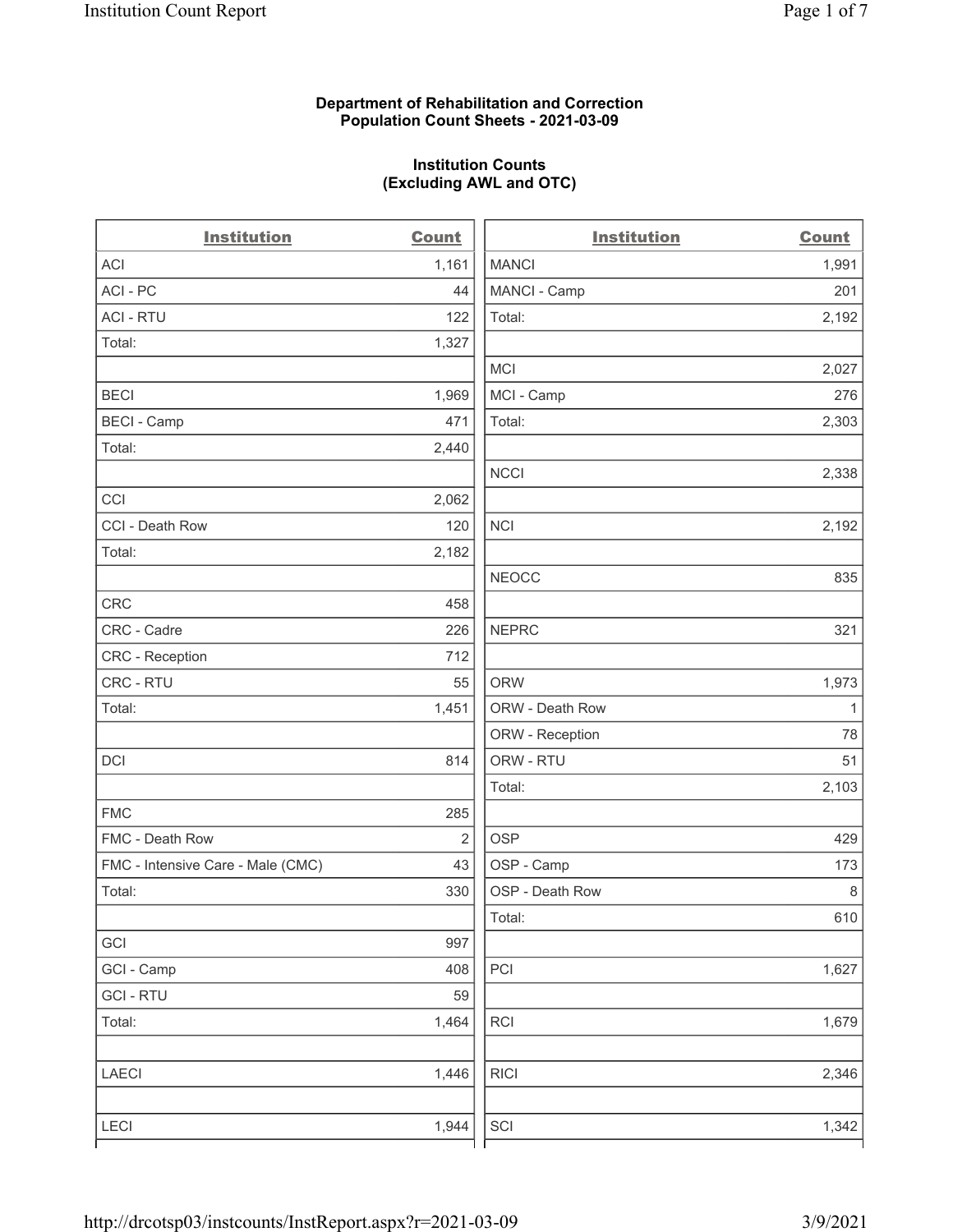|                          |       |             | <b>Total Population:</b> | 43,223 |
|--------------------------|-------|-------------|--------------------------|--------|
|                          |       |             |                          |        |
|                          |       | Total:      |                          | 1,219  |
|                          |       | WCI - RTU   |                          | $30\,$ |
|                          |       | <b>WCI</b>  |                          | 1,189  |
| Total:                   | 2,182 |             |                          |        |
| MACI - Minimum           | 1,248 | Total:      |                          | 800    |
| <b>MACI</b>              | 934   | TOCI - PC   |                          | 141    |
|                          |       | <b>TOCI</b> |                          | 659    |
| Total:                   | 1,213 |             |                          |        |
| <b>LORCI - Reception</b> | 117   | Total:      |                          | 1,301  |
| <b>LORCI - Cadre</b>     | 237   | TCI - Camp  |                          | 343    |
| LORCI                    | 859   | <b>TCI</b>  |                          | 958    |
|                          |       |             |                          |        |
| LOCI                     | 1,886 | Total:      |                          | 1,165  |
|                          |       | SOCF - RTU  |                          | 2      |
| Total:                   | 2,115 | <b>SOCF</b> |                          | 1,163  |
| LECI - Camp              | 171   |             |                          |        |

\* The Total Population includes 30 Offenders with Reason Codes 30 & 31. \*\* The Total Population includes 34 Offenders with Reason Code 0A.

# Male Population by Security Level (Include AWL and Exclude OTC)

| <b>Security Level</b>  |                   | <b>Body</b> | <b>AWL</b> | $(-OTC)$ | <b>Total</b> |
|------------------------|-------------------|-------------|------------|----------|--------------|
| <b>Total Level E</b>   |                   | 905         | 3          | 3        | 905          |
| Total Level 4          |                   | 1,297       |            | 5        | 1,299        |
| Total Level 3          |                   | 9,487       | 92         | 80       | 9,499        |
| Total Level 2          |                   | 14,671      | 127        | 97       | 14,701       |
| Total Level 1          |                   | 13,412      | 93         | 57       | 13,448       |
| <b>Total Death Row</b> |                   | 134         | 0          | 0        | 134          |
|                        | <b>Total Male</b> | 39,906      | 322        | 242      | 39,986       |

#### Female Population by Institution (Include AWL and Exclude OTC)

| <b>Institution</b>     | <b>Body</b> | <b>AWL</b> | $(-OTC)$ | <b>Total</b> |
|------------------------|-------------|------------|----------|--------------|
| <b>DCI</b>             | 813         |            | 4        | 813          |
| <b>FMC</b>             |             |            |          |              |
| <b>NEPRC</b>           | 321         |            |          | 322          |
| ORW                    | 1,973       | 25         | 16       | 1,982        |
| <b>ORW</b> - Death Row |             |            |          |              |
|                        |             |            |          |              |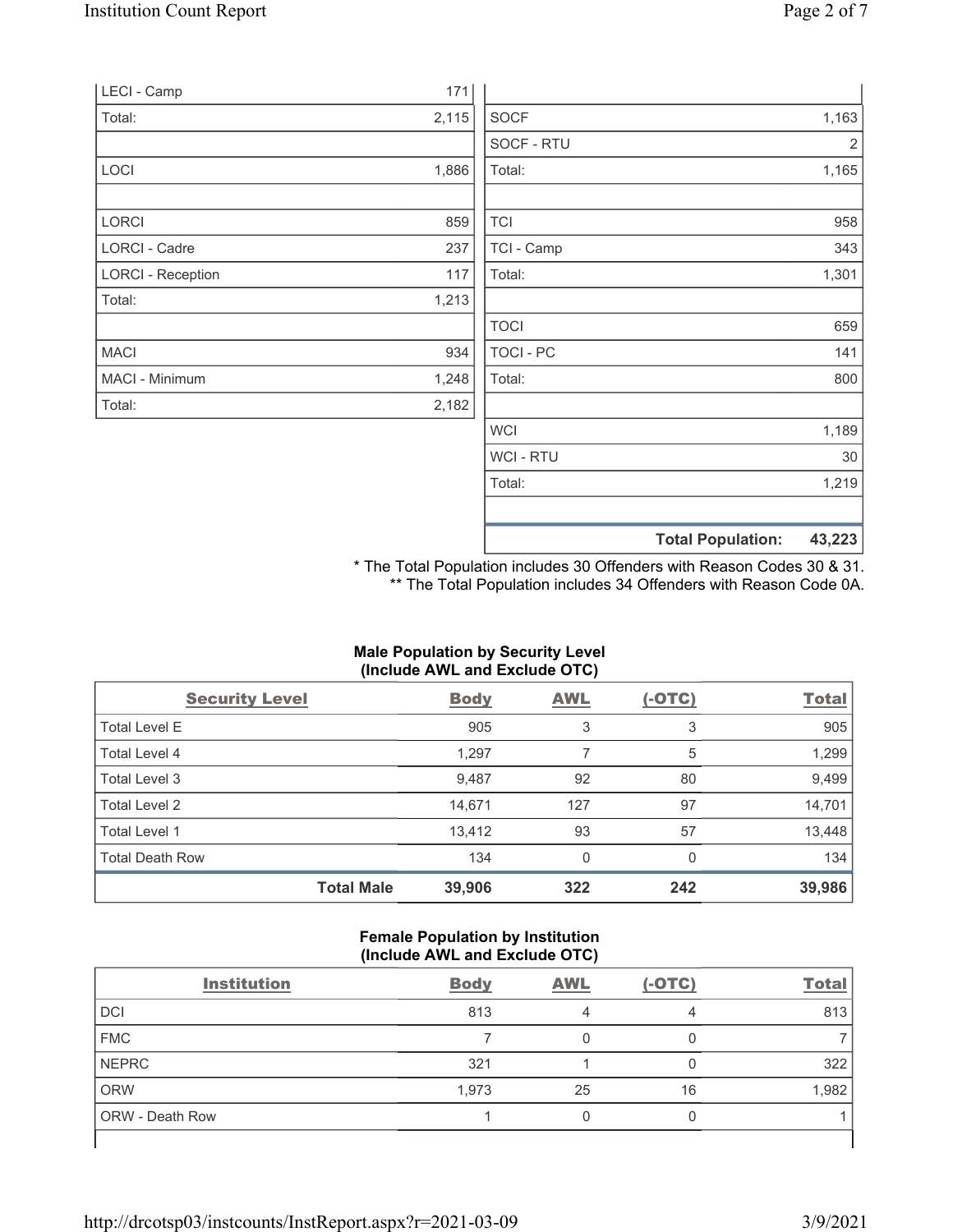| <b>ORW</b> - Reception |                          | 78     |     |     | 78 I   |
|------------------------|--------------------------|--------|-----|-----|--------|
| ORW - RTU              |                          | 51     |     |     | 51     |
|                        | <b>Total Female</b>      | 3.244  | 30  | 20  | 3,254  |
|                        |                          |        |     |     |        |
|                        | <b>Total Population:</b> | 43,150 | 352 | 262 | 43,240 |

# Male Population by Institution: Security Level 5 and E (Include AWL and Exclude OTC)

| <b>Institution</b> |                      | <b>Body</b>    | <b>AWL</b>          | $(-OTC)$            | <b>Total</b>   |
|--------------------|----------------------|----------------|---------------------|---------------------|----------------|
| CRC - RTU          |                      | 6              | $\mathsf{O}\xspace$ | 0                   | $6\,$          |
| <b>FMC</b>         |                      |                | $\mathbf 0$         | 0                   | 1              |
| LECI               |                      | 27             | $\mathbf 0$         | 0                   | 27             |
| LORCI              |                      |                | $\mathsf{O}\xspace$ | 0                   | 1              |
| LORCI - Cadre      |                      | 1              | $\mathbf 0$         | $\boldsymbol{0}$    | $\mathbf{1}$   |
| <b>MACI</b>        |                      | 23             | $\mathsf 0$         | $\boldsymbol{0}$    | 23             |
| <b>MANCI</b>       |                      | 30             | $\mathbf 0$         | $\boldsymbol{0}$    | 30             |
| <b>NEOCC</b>       |                      | 10             | $\mathbf 0$         | $\boldsymbol{0}$    | 10             |
| <b>OSP</b>         |                      | 172            | 1                   | 1                   | 172            |
| RCI                |                      | 16             | $\mathsf{O}\xspace$ | $\boldsymbol{0}$    | 16             |
| <b>SOCF</b>        |                      | 504            | $\overline{2}$      | $\overline{2}$      | 504            |
| <b>TCI</b>         |                      | $\overline{2}$ | $\mathsf{O}\xspace$ | $\mathsf{O}\xspace$ | $\overline{2}$ |
| <b>TOCI</b>        |                      | 104            | $\mathsf{O}\xspace$ | $\mathbf 0$         | 104            |
| <b>TOCI - PC</b>   |                      | 1              | $\mathsf{O}\xspace$ | $\mathbf 0$         | 1              |
| <b>WCI</b>         |                      | 1              | $\mathsf{O}\xspace$ | 0                   | 1              |
| WCI-RTU            |                      | 6              | $\mathbf 0$         | $\mathbf 0$         | $6\,$          |
|                    | <b>Total Level 5</b> | 905            | $\mathbf{3}$        | 3                   | 905            |

# Male Population by Institution: Security Level 4 (Include AWL and Exclude OTC)

| <b>Institution</b>                | <b>Body</b>   | <b>AWL</b> | $(-OTC)$ | <b>Total</b> |
|-----------------------------------|---------------|------------|----------|--------------|
| ACI                               | 6             |            | O        | 6            |
| CRC                               | $\mathcal{P}$ |            |          |              |
| CRC - Reception                   | $\mathcal{P}$ | U          | O        |              |
| CRC - RTU                         | 12            |            |          | 12           |
| <b>FMC</b>                        | $\Omega$      |            | U        |              |
| FMC - Intensive Care - Male (CMC) |               |            |          |              |
| <b>LORCI</b>                      | 3             |            | U        |              |
| <b>MACI</b>                       | 15            |            |          | 15           |
| <b>OSP</b>                        | 207           |            |          | 208          |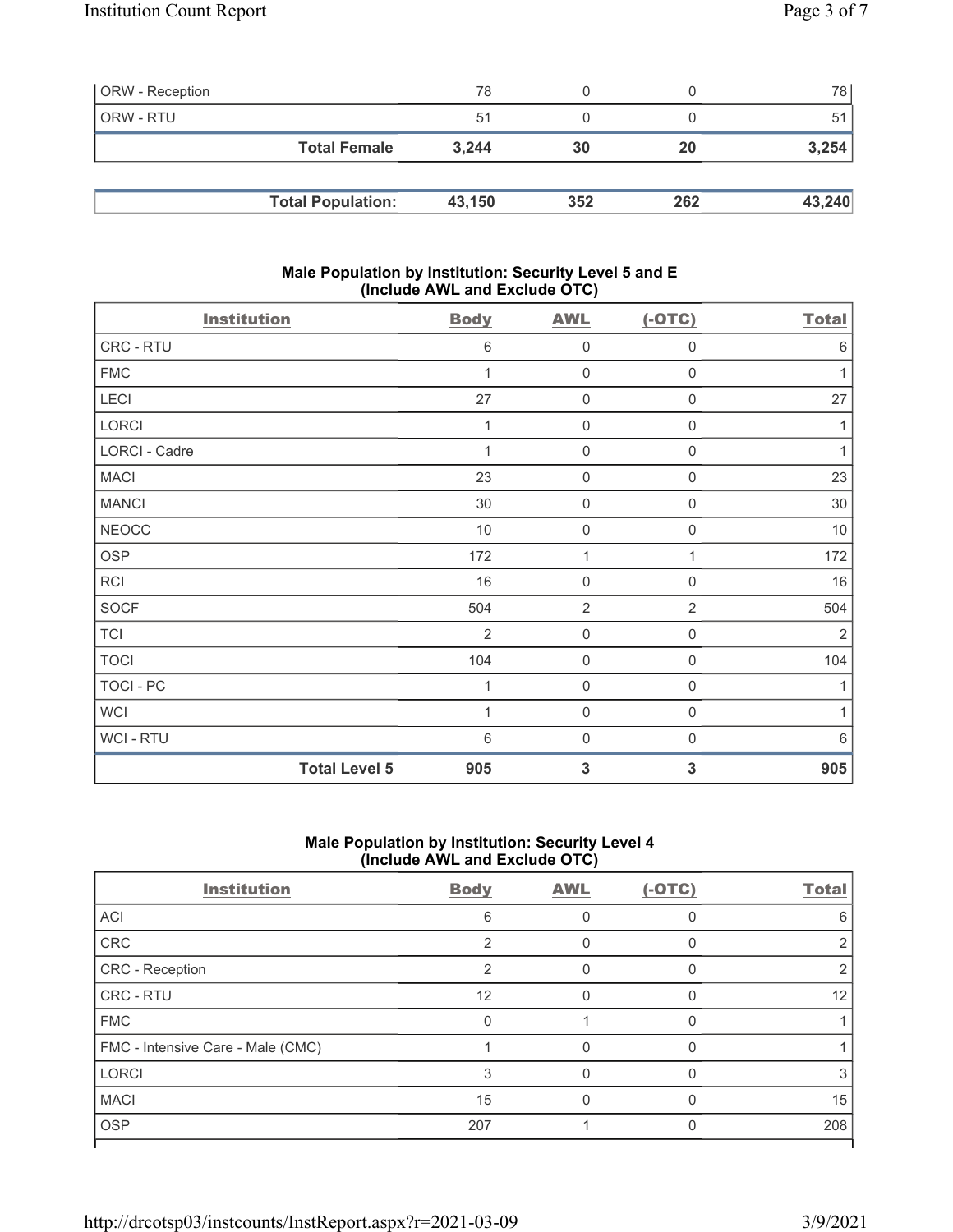| SOCF        | 541                           |  | 541   |
|-------------|-------------------------------|--|-------|
| SOCF - RTU  |                               |  |       |
| <b>TOCI</b> | 484                           |  | 484   |
| TOCI - PC   | 16                            |  | 16    |
| <b>WCI</b>  |                               |  |       |
| WCI-RTU     |                               |  | G     |
|             | <b>Total Level 4</b><br>1,297 |  | 1,299 |

# Male Population by Institution: Security Level 3 (Include AWL and Exclude OTC)

| <b>Institution</b>       | <b>Body</b>    | <b>AWL</b>                | $(-OTC)$            | <b>Total</b>     |
|--------------------------|----------------|---------------------------|---------------------|------------------|
| ACI                      | 12             | $\mathsf 0$               | $\mathsf 0$         | 12               |
| ACI - PC                 | $\overline{7}$ | $\mathsf{O}\xspace$       | $\mathsf{O}\xspace$ | $\boldsymbol{7}$ |
| <b>ACI - RTU</b>         | $\mathbf{1}$   | $\mathsf 0$               | $\mathsf{O}\xspace$ | $\mathbf{1}$     |
| <b>BECI</b>              | 13             | $\mathbf 0$               | $\mathsf{O}\xspace$ | 13               |
| CCI                      | 14             | $\mathbf 0$               | $\mathsf{O}\xspace$ | 14               |
| CRC                      | 368            | $\boldsymbol{9}$          | $\,8\,$             | 369              |
| CRC - Cadre              | $\mathbf 5$    | $\mathbf 0$               | $\mathsf{O}\xspace$ | $\,$ 5 $\,$      |
| CRC - Reception          | 650            | 17                        | 15                  | 652              |
| CRC - RTU                | 35             | $\mathbf 0$               | $\mathsf 0$         | 35               |
| <b>FMC</b>               | $\sqrt{5}$     | $\mathbf 0$               | $\mathsf{O}\xspace$ | $\mathbf 5$      |
| GCI                      | $\sqrt{2}$     | $\mathbf 0$               | $\mathsf{O}\xspace$ | $\overline{2}$   |
| LAECI                    | 37             | $\mathbf{1}$              | $\mathbf{1}$        | 37               |
| LECI                     | 1,219          | $\mathbf 0$               | $\mathsf{O}\xspace$ | 1,219            |
| LOCI                     | 5              | $\mathbf 0$               | $\mathsf{O}\xspace$ | $\sqrt{5}$       |
| LORCI                    | 332            | 26                        | 25                  | 333              |
| LORCI - Cadre            | 96             | $\mathbf 0$               | $\mathsf{O}\xspace$ | 96               |
| <b>LORCI - Reception</b> | 46             | $\sqrt{2}$                | $\overline{2}$      | 46               |
| <b>MACI</b>              | 741            | $\,8\,$                   | $\,6\,$             | 743              |
| <b>MANCI</b>             | 1,582          | 12                        | 10                  | 1,584            |
| MCI                      | 27             | $\mathbf 0$               | $\mathsf{O}\xspace$ | 27               |
| <b>NCCI</b>              | 37             | $\mathbf 0$               | $\mathsf 0$         | 37               |
| <b>NCI</b>               | 28             | $\mathbf 0$               | $\mathsf 0$         | 28               |
| <b>NEOCC</b>             | 652            | $\ensuremath{\mathsf{3}}$ | $\mathbf{1}$        | 654              |
| <b>OSP</b>               | 13             | $\mathsf 0$               | $\mathsf 0$         | 13               |
| PCI                      | 32             | $\mathbf{1}$              | $\mathbf{1}$        | 32               |
| <b>RCI</b>               | 1,394          | $\sqrt{5}$                | $\sqrt{5}$          | 1,394            |
| <b>RICI</b>              | 34             | $\mathsf 0$               | $\mathsf 0$         | 34               |
| SCI                      | 51             | $\mathsf 0$               | $\mathsf 0$         | 51               |
| SOCF                     | 115            | $\overline{2}$            | $\mathbf 0$         | 117              |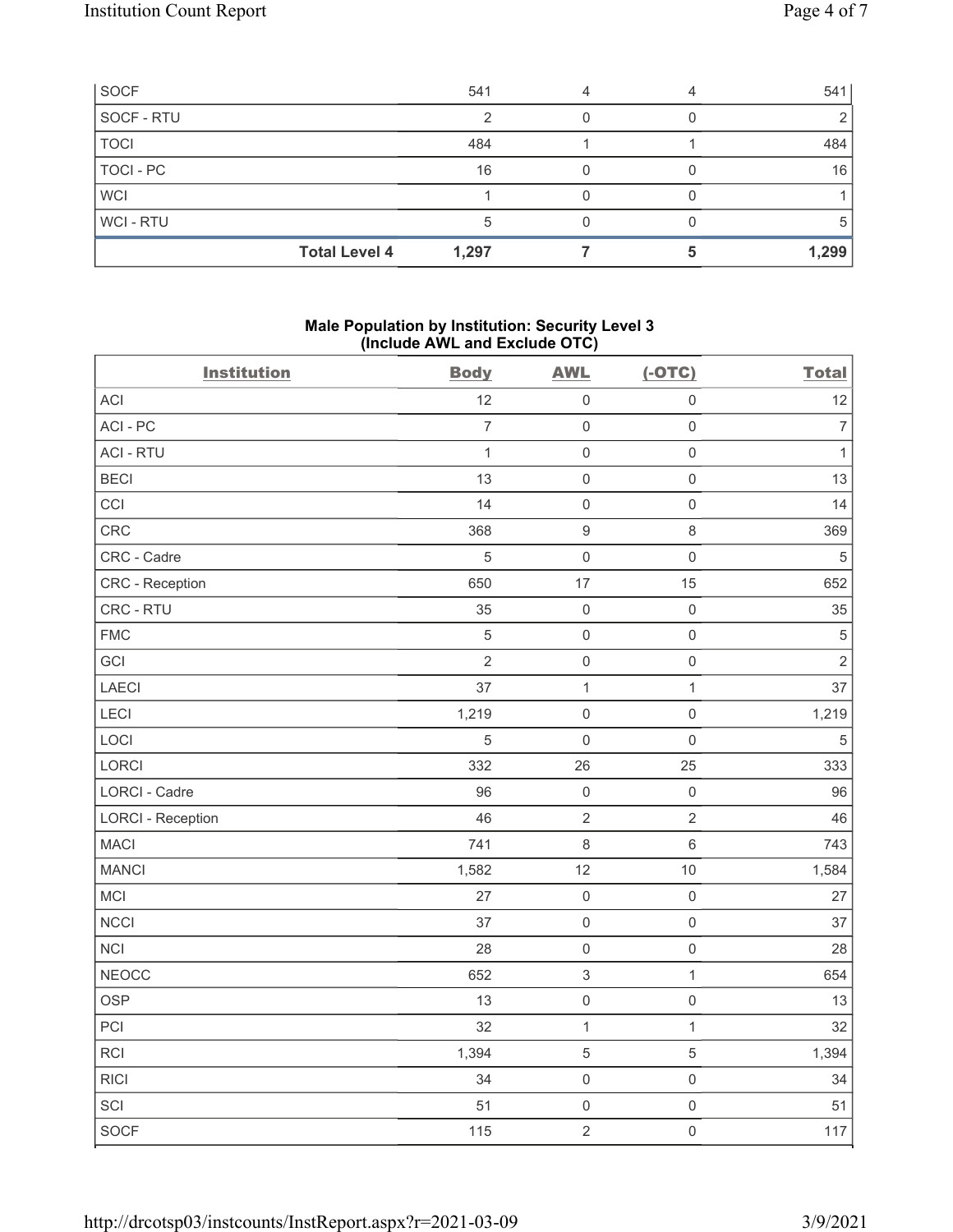| <b>TCI</b>     | 776                           | 2  | ◠  | 776   |
|----------------|-------------------------------|----|----|-------|
| TCI - Camp     |                               |    |    |       |
| <b>TOCI</b>    | 52                            |    |    | 52    |
| TOCI - PC      | 60                            |    |    | 60    |
| <b>WCI</b>     | 1,030                         |    |    | 1,030 |
| <b>WCI-RTU</b> | 15                            |    |    | 15    |
|                | <b>Total Level 3</b><br>9,487 | 92 | 80 | 9,499 |

# Male Population by Institution: Security Level 2 (Include AWL and Exclude OTC)

| <b>Institution</b>                | <b>Body</b>  | <b>AWL</b>     | $(-OTC)$                 | <b>Total</b> |
|-----------------------------------|--------------|----------------|--------------------------|--------------|
| ACI                               | 624          | $\sqrt{4}$     | $\overline{2}$           | 626          |
| ACI-PC                            | 27           | $\mathbf{1}$   | $\mathsf{O}\xspace$      | 28           |
| <b>ACI - RTU</b>                  | 91           | $\mathbf 0$    | $\mathsf{O}\xspace$      | 91           |
| <b>BECI</b>                       | 1,229        | $\overline{7}$ | $\overline{7}$           | 1,229        |
| <b>BECI - Camp</b>                | $\mathbf{1}$ | $\mathsf{O}$   | $\mathsf{O}\xspace$      | $\mathbf{1}$ |
| CCI                               | 1,590        | 11             | $\overline{7}$           | 1,594        |
| CRC                               | 15           | $\sqrt{2}$     | $\overline{2}$           | 15           |
| CRC - Cadre                       | 214          | $\mathbf 0$    | $\mathsf{O}\xspace$      | 214          |
| CRC - Reception                   | 28           | $\,6\,$        | $\,6$                    | 28           |
| CRC - RTU                         | $\sqrt{2}$   | $\mathbf 0$    | $\mathsf{O}\xspace$      | $\sqrt{2}$   |
| <b>DCI</b>                        | 1            | $\mathsf{O}$   | $\mathsf{O}\xspace$      | $\mathbf{1}$ |
| <b>FMC</b>                        | 16           | $\mathbf{1}$   | $\mathsf{O}\xspace$      | 17           |
| FMC - Intensive Care - Male (CMC) | 12           | $\mathbf 0$    | $\mathsf{O}\xspace$      | 12           |
| GCI                               | 429          | $\sqrt{4}$     | 3                        | 430          |
| GCI - Camp                        | 1            | $\mathbf 0$    | $\mathsf{O}\xspace$      | $\mathbf{1}$ |
| <b>GCI-RTU</b>                    | 49           | $\mathbf 0$    | $\mathsf{O}\xspace$      | 49           |
| <b>LAECI</b>                      | 783          | 11             | 10                       | 784          |
| LECI                              | 689          | $\overline{7}$ | $\mathbf 5$              | 691          |
| LOCI                              | 925          | $\overline{4}$ | $\mathbf{1}$             | 928          |
| LORCI                             | 290          | 15             | 15                       | 290          |
| LORCI - Cadre                     | 111          | $\mathbf 0$    | $\mathsf 0$              | 111          |
| <b>LORCI - Reception</b>          | 57           | $\mathsf 0$    | $\mathsf{O}\xspace$      | 57           |
| <b>MACI</b>                       | 155          | $\mathbf{1}$   | $\mathbf{1}$             | 155          |
| <b>MANCI</b>                      | 360          | $\,6\,$        | $\overline{4}$           | 362          |
| MCI                               | 1,334        | $\mathbf 5$    | $\overline{4}$           | 1,335        |
| <b>NCCI</b>                       | 803          | $\sqrt{4}$     | $\overline{4}$           | 803          |
| <b>NCI</b>                        | 1,216        | $\,6\,$        | $\overline{\mathcal{L}}$ | 1,218        |
| <b>NEOCC</b>                      | 173          | $\mathbf{1}$   | $\mathbf{1}$             | 173          |
| PCI                               | 743          | $\overline{9}$ | $\overline{2}$           | 750          |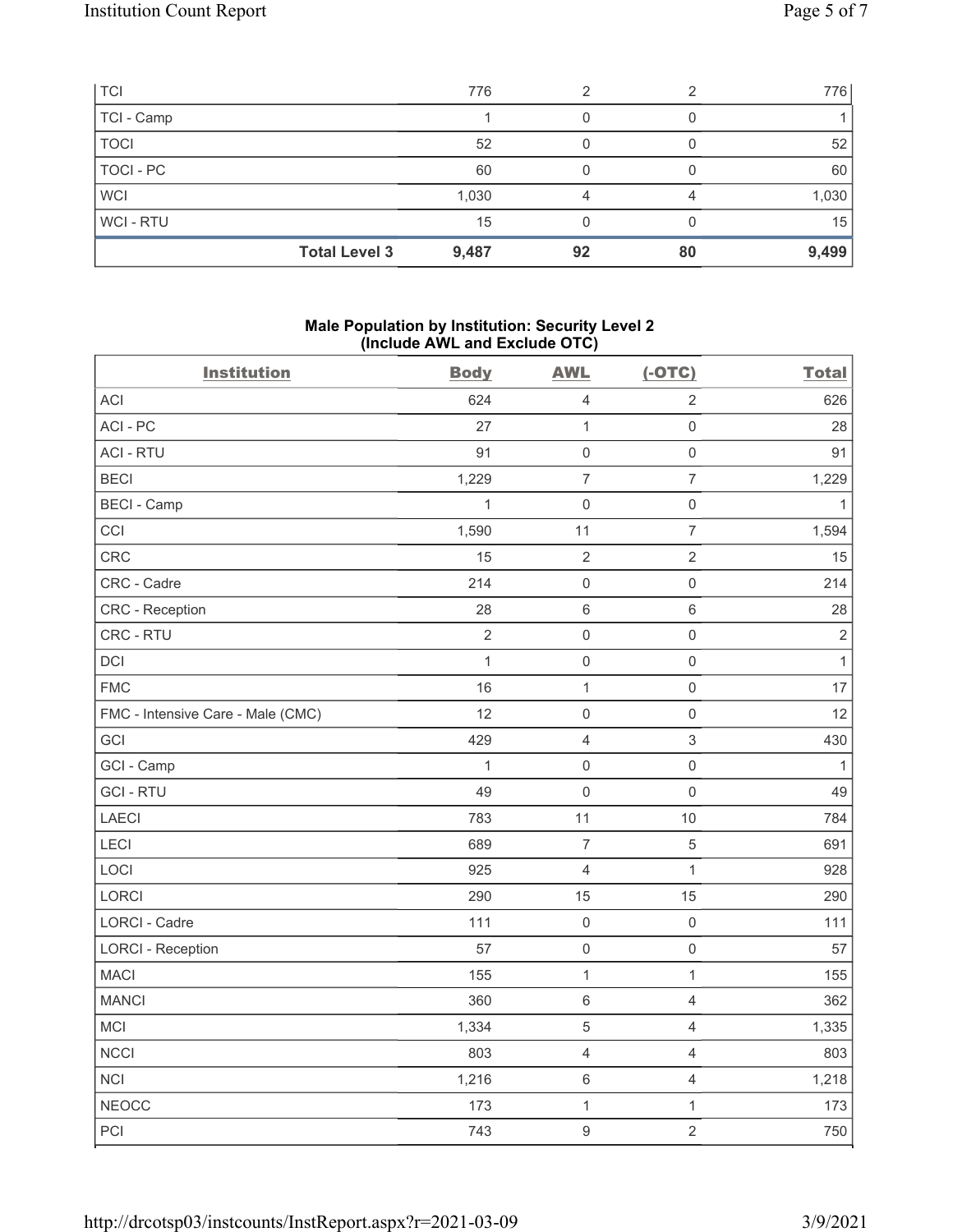| <b>RCI</b>  |                      | 269    | 5   | 5  | 269    |
|-------------|----------------------|--------|-----|----|--------|
| <b>RICI</b> |                      | 1,256  | 12  | 11 | 1,257  |
| SCI         |                      | 812    | 5   | 3  | 814    |
| <b>SOCF</b> |                      | 3      | 0   |    | 3      |
| <b>TCI</b>  |                      | 128    | 0   |    | 128    |
| <b>TOCI</b> |                      | 17     | O   |    | 17     |
| TOCI - PC   |                      | 61     | O   |    | 61     |
| <b>WCI</b>  |                      | 157    |     |    | 157    |
|             | <b>Total Level 2</b> | 14,671 | 127 | 97 | 14,701 |

# Male Population by Institution: Security Level 1 (Include AWL and Exclude OTC)

| <b>Institution</b>                | <b>Body</b>    | <b>AWL</b>          | $(-OTC)$            | <b>Total</b>   |
|-----------------------------------|----------------|---------------------|---------------------|----------------|
| <b>ACI</b>                        | 519            | $\mathbf{1}$        | 1                   | 519            |
| ACI-PC                            | 10             | $\mathsf{O}\xspace$ | $\mathbf 0$         | 10             |
| <b>ACI - RTU</b>                  | 30             | $\mathsf{O}\xspace$ | $\mathsf 0$         | $30\,$         |
| <b>BECI</b>                       | 726            | $\,8\,$             | $\overline{4}$      | 730            |
| <b>BECI - Camp</b>                | 469            | $\mathbf 0$         | $\mathbf 0$         | 469            |
| CCI                               | 457            | $\mathbf{1}$        | $\mathbf{1}$        | 457            |
| <b>CRC</b>                        | 15             | $\mathbf 0$         | $\mathsf{O}\xspace$ | 15             |
| CRC - Cadre                       | $\overline{7}$ | $\mathsf 0$         | $\mathbf 0$         | $\overline{7}$ |
| <b>CRC</b> - Reception            | 27             | $\overline{4}$      | $\overline{4}$      | 27             |
| <b>FMC</b>                        | 255            | $\sqrt{2}$          | $\mathsf{O}\xspace$ | 257            |
| FMC - Intensive Care - Male (CMC) | 30             | $\mathsf 0$         | $\mathbf 0$         | 30             |
| GCI                               | 566            | $\overline{7}$      | $\sqrt{3}$          | 570            |
| GCI - Camp                        | 407            | $\mathsf 0$         | $\mathsf{O}\xspace$ | 407            |
| <b>GCI-RTU</b>                    | 10             | $\mathsf 0$         | $\mathsf{O}\xspace$ | 10             |
| <b>LAECI</b>                      | 625            | $\,8\,$             | 5                   | 628            |
| LECI                              | 9              | $\mathbf{1}$        | $\mathsf{O}\xspace$ | 10             |
| LECI - Camp                       | 171            | $\mathbf 0$         | $\mathbf 0$         | 171            |
| LOCI                              | 956            | $\overline{4}$      | $\mathbf{1}$        | 959            |
| <b>LORCI</b>                      | 233            | $\overline{4}$      | $\overline{4}$      | 233            |
| <b>LORCI - Cadre</b>              | 29             | $\mathbf 0$         | $\mathbf 0$         | 29             |
| <b>LORCI - Reception</b>          | 14             | $\mathsf 0$         | $\mathsf 0$         | 14             |
| MACI - Minimum                    | 1,248          | 17                  | 15                  | 1,250          |
| <b>MANCI</b>                      | 19             | $\mathsf 0$         | $\mathsf{O}\xspace$ | 19             |
| MANCI - Camp                      | 201            | $\mathsf{O}\xspace$ | $\mathsf 0$         | 201            |
| MCI                               | 666            | $\sqrt{3}$          | $\overline{2}$      | 667            |
| MCI - Camp                        | 276            | $\mathbf 0$         | $\mathsf{O}\xspace$ | 276            |
| <b>NCCI</b>                       | 1,497          | $\,8\,$             | $\,8\,$             | 1,497          |